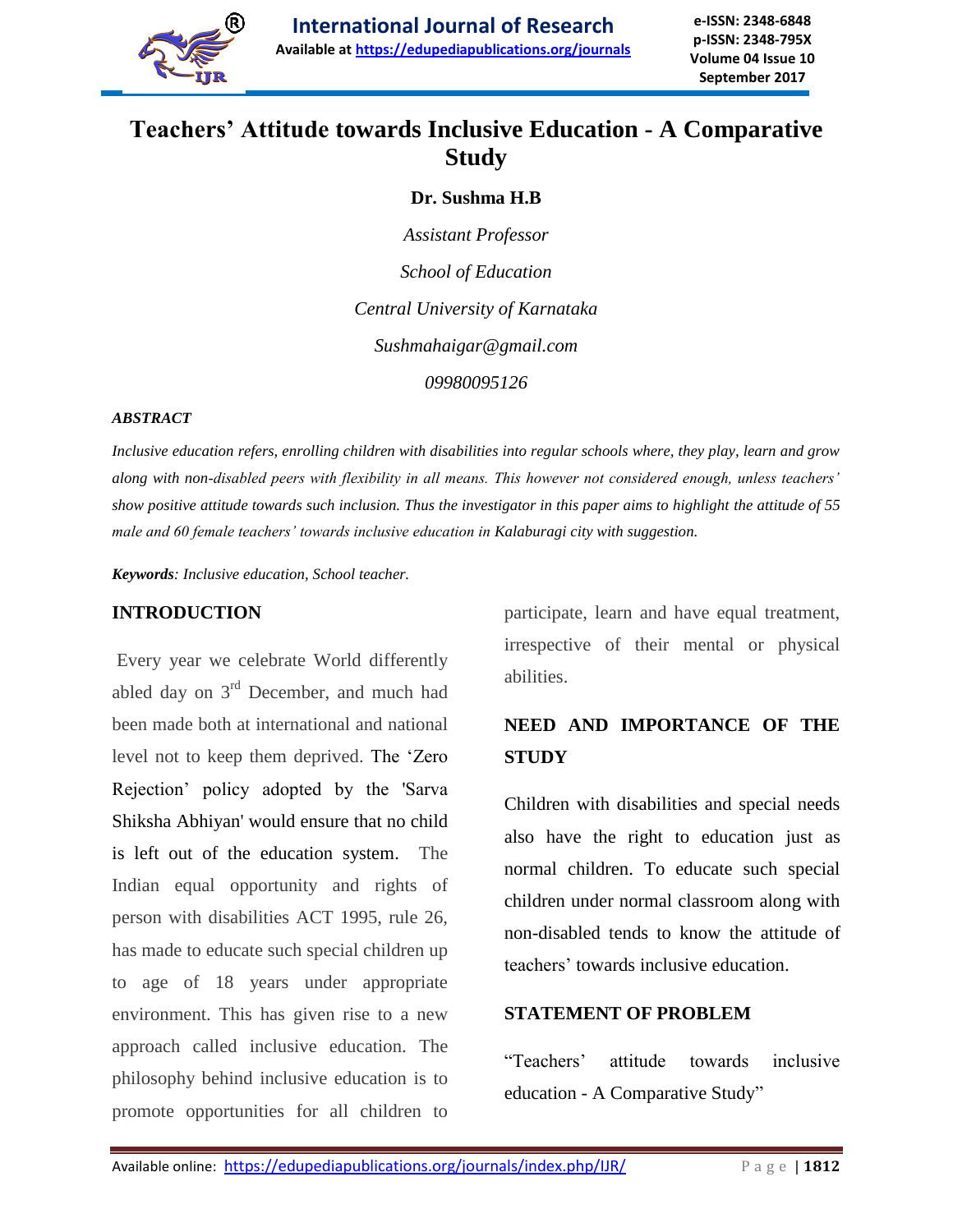

# **OPERATIONAL DEFINITION OF KEY TERMS**

**Inclusive Education** – Is defined as, all children irrespective of their strengths and weaknesses will be a part of mainstream education.

**School Teacher**- Person who teaches in school.

### **LITERATURE REVIEW**

Bhatnagar and Das (2013) conducted a survey of 470 regular school teachers in Delhi, India and reported that these teachers had a moderate level of concerns to implement inclusive education in their schools. While the teachers were not concerned about increased workload due to inclusion, an overwhelming majority of the respondents (95%) indicated that they had not received training in special education. Sharma et al., (2009) conducted a survey of 480 pre-service teachers in India and reported that these teachers were moderately concerned about including students with disabilities in their classrooms. These teachers were particularly concerned about the lack of resources needed to implement inclusive education. Das, Gichuru, et al. (2013), Forlin (2004), and others argue that teachers" knowledge and skills, together

with their attitudes and beliefs, are crucial in the development of inclusive practice (Beacham & Rouse, 2012; Bhatnagar & Das, 2014; Das, Kuyini, & Desai, 2013; Hettiarachchi & Das, 2014) says it is also vital that the teachers are psychologically prepared to teach a class comprised of diverse students. The positive attitudes of teachers toward all students and the general climate they establish in the classroom have a major effect on the academic and social achievement of all students, especially those with disabilities.

#### **OBJECTIVES OF THE STUDY**

To know the attitude of male and female school teachers' towards inclusive education.

#### **METHOD**

Descriptive study was adopted using survey method.

#### **POPULATION AND SAMPLE**

For collecting the requisite data, 55 male and 60 female High School teachers' was selected.

### **TOOL**

The data was collected from teachers' by administering questionnaire "Teachers"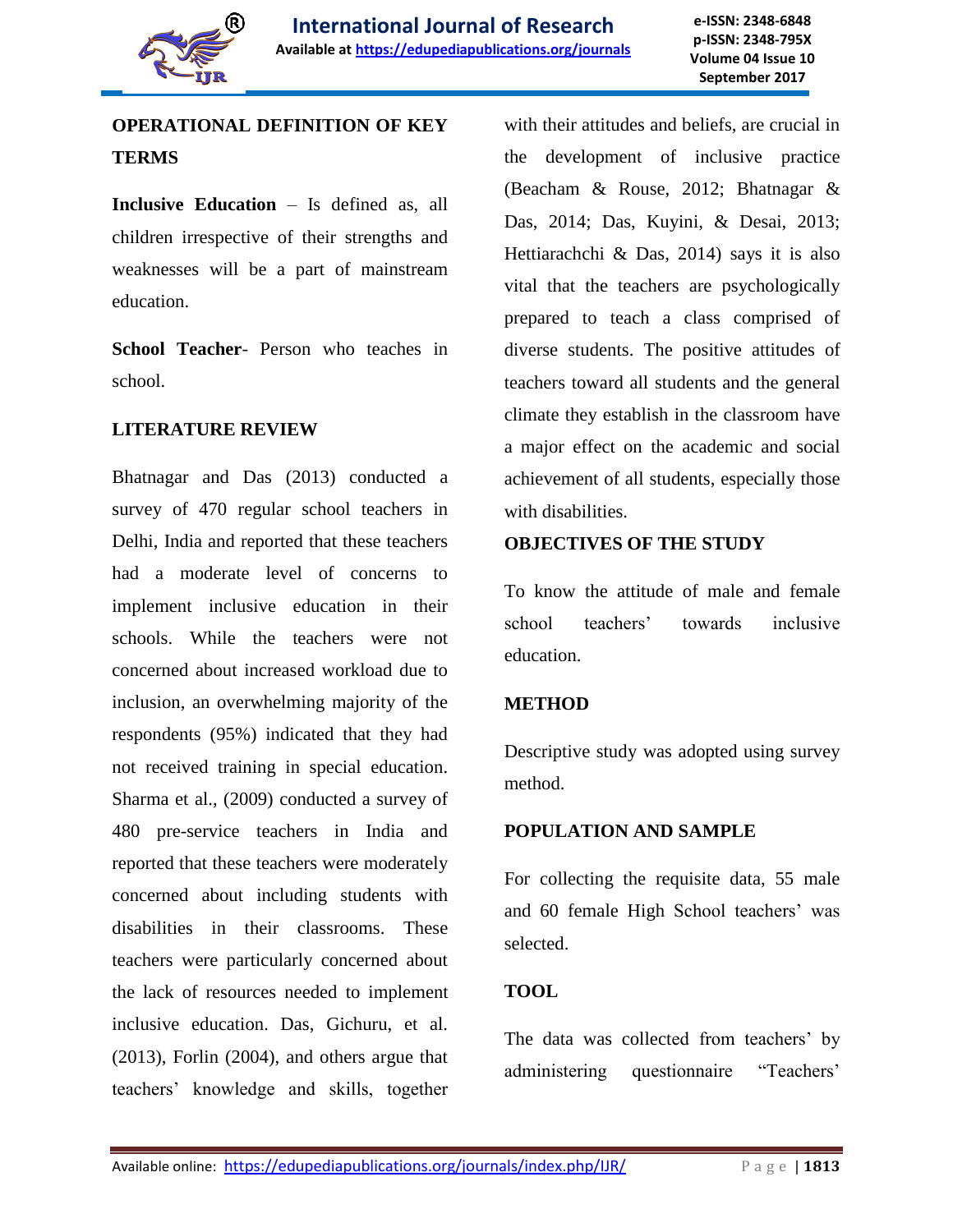

Attitude towards Inclusive Education Scale"

### **PROCEDURE**

For the present study the researcher visited various high schools of Gulbarga city after obtaining the permission of head master and head mistress, questionnaire on "Teachers" Attitude towards Inclusive Education Scale" was given to teachers', and next day it was

collected back and based on the responses, analysis was carried out and high responses was considered.

# **DATA ANALYSIS AND INTERPRETATION**

**GRAPH-01** Students who cannot move without help from others should be in regular classroom.



The above graph 01 shows 75% of female teachers' agree and 45% of male teachers' disagree to have students who cannot move without help from others to be in regular classroom, while 45% of male teachers do not agree.

**GRAPH-02** Students who cannot read standard print and need to use Braille should be in regular classes.

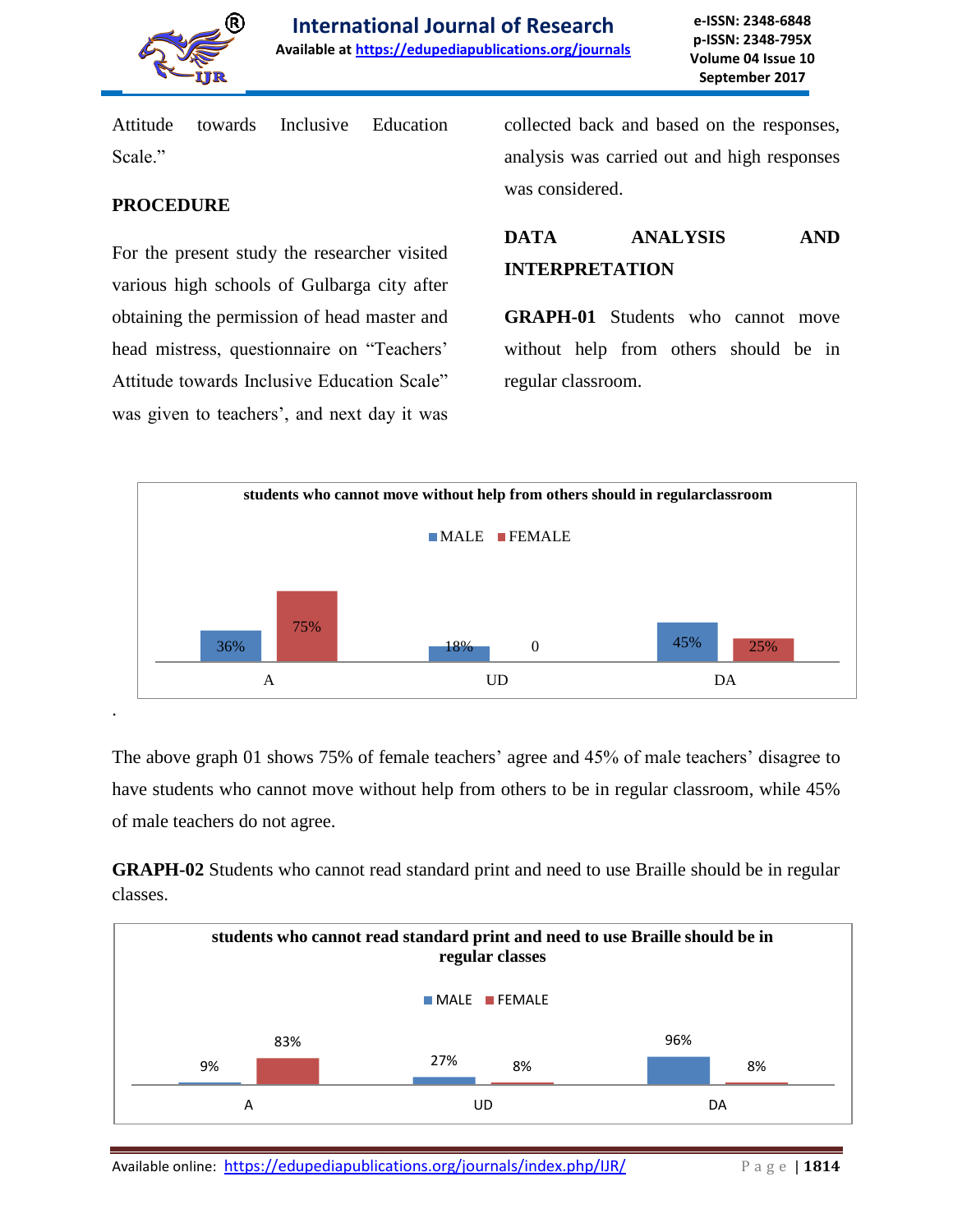

The above graph 02 shows 83% female teachers' agree and 96% of male teachers' disagree to have Students who cannot read standard print and need to use Braille to be in regular classes.

**Graph-03** Students who need training in self-help skills and activities of daily living should be in regular classes.



The above graph 03 shows 100% of female teachers' and 72% of male teachers' agree for students who need training in self-help skills and activities of daily living to be in regular classes.

**GRAPH-04** Students who use sign language or communication boards should be in regular classes.



The above graph 04 shows 60% of female teachers' agree and 41% of male teachers' disagree to have students who use sign language or communication boards to be in regular classes.

**GRAPH 05** Students who cannot hear conversational speech should be in regular classes.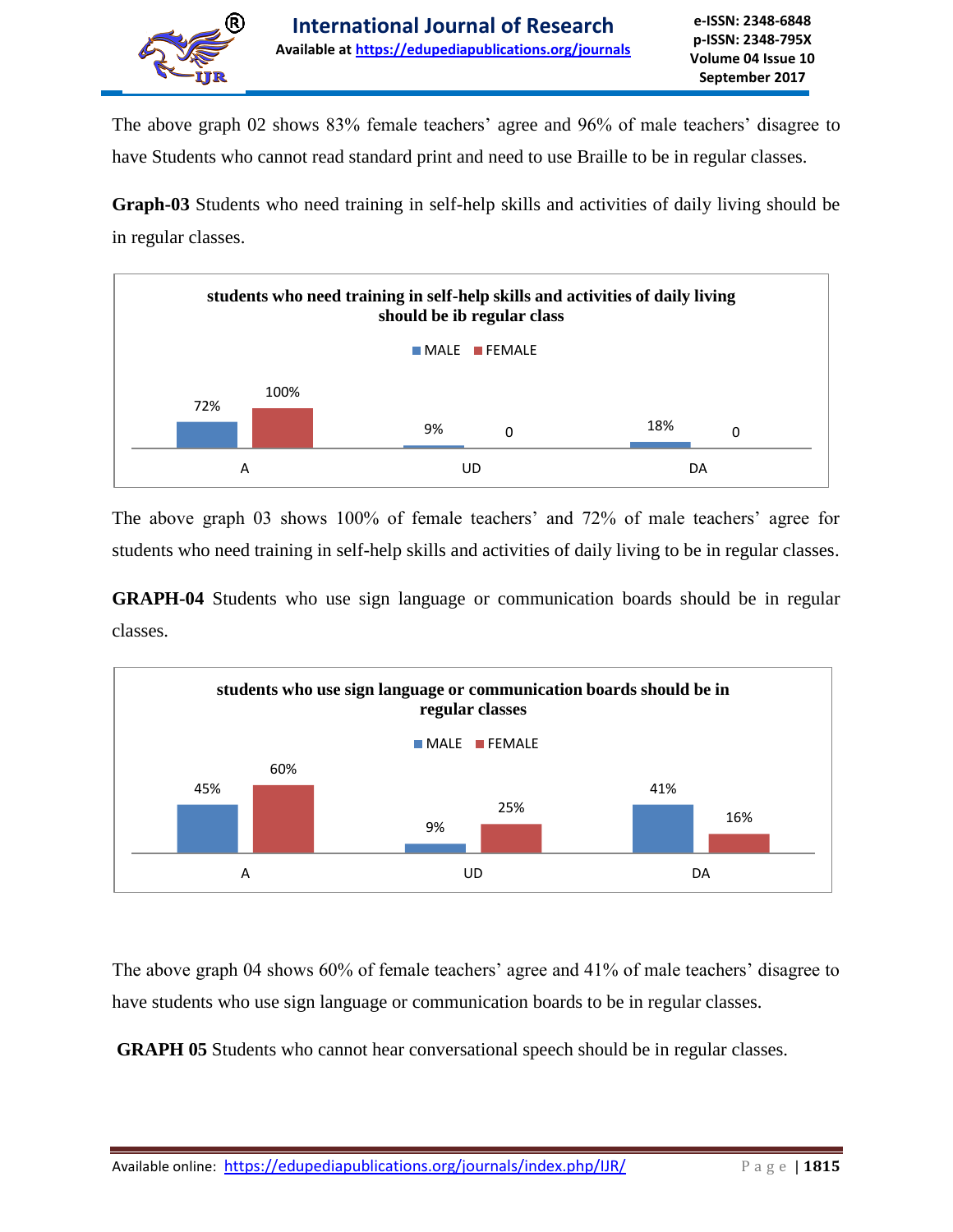



The above graph 05 shows 83% of female teachers' agree and 72% of male teachers' disagree to have students who cannot hear conversational speech to be in regular classes.

**GRAPH 06** Students whose speech is difficult to understand should be in regular classes.



The above graph 06 shows 75% of female teachers' and 72% of male teachers' agree to have students whose speech is difficult to understand to be in regular classes.

**GRAPH 07** Students who have difficulty in expressing their thoughts verbally should be in regular classes.



The above graph 07 shows 83% of female teachers' and 63% of male teachers' agree to have students who have difficulty in expressing their thoughts verbally to be in regular classes.